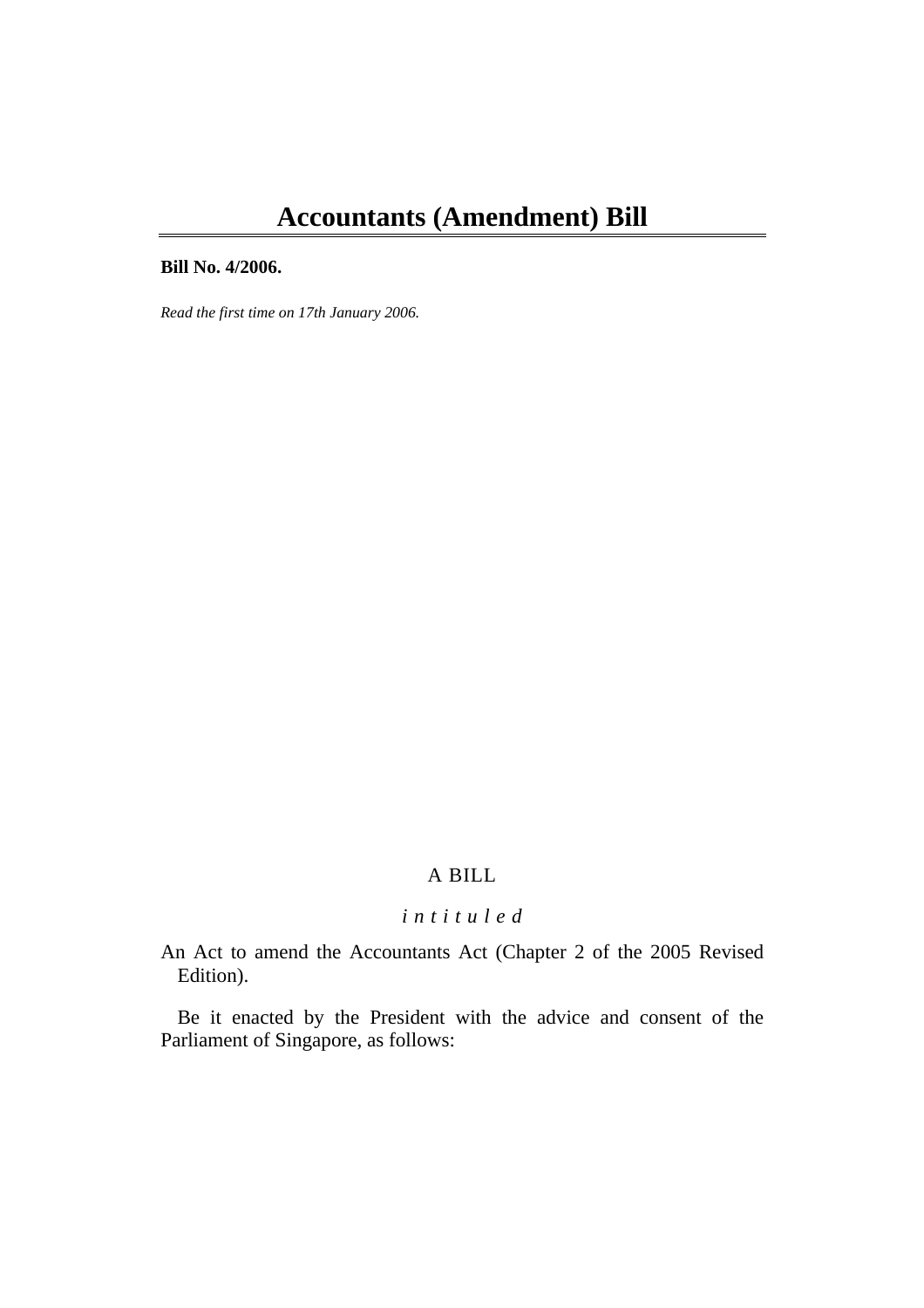#### **Short title and commencement**

**1.** This Act may be cited as the Accountants (Amendment) Act 2006 and shall come into operation on such date as the Minister may, by notification in the *Gazette*, appoint.

#### <sup>5</sup>**Amendment of section 2**

- **2.** Section 2 of the Accountants Act is amended
	- (*a*) by inserting, immediately after the definition of "accounting firm", the following definition:
- " "accounting limited liability partnership" or "accounting 10 LLP" means a limited liability partnership approved as an accounting limited liability partnership under section 18A;";
	- (*b*) by deleting the definition of "corporate practitioner" and substituting the following definition:

#### <sup>15</sup> ""corporate practitioner" —

- (*a*) in relation to an accounting corporation, means a director or an employee of the corporation who is a public accountant and practising as such in that corporation; and
- 20 (*b*) in relation to an accounting LLP, means a partner or an employee of the accounting LLP who is a public accountant and practising as such in the accounting LLP;";
- (*c*) by inserting, immediately after the definition of "lay person", the 25 following definitions:
	- " "limited liability partnership" has the same meaning given to it by section 4(1) of the Limited Liability Partnerships Act 2005 (Act 5 of 2005);
- "manager", in relation to a limited liability partnership, 30 has the same meaning as in section 2(1) of the Limited Liability Partnership Act 2005;";
	- (*d*) by deleting the definition of "professional indemnity insurance" and substituting the following definition: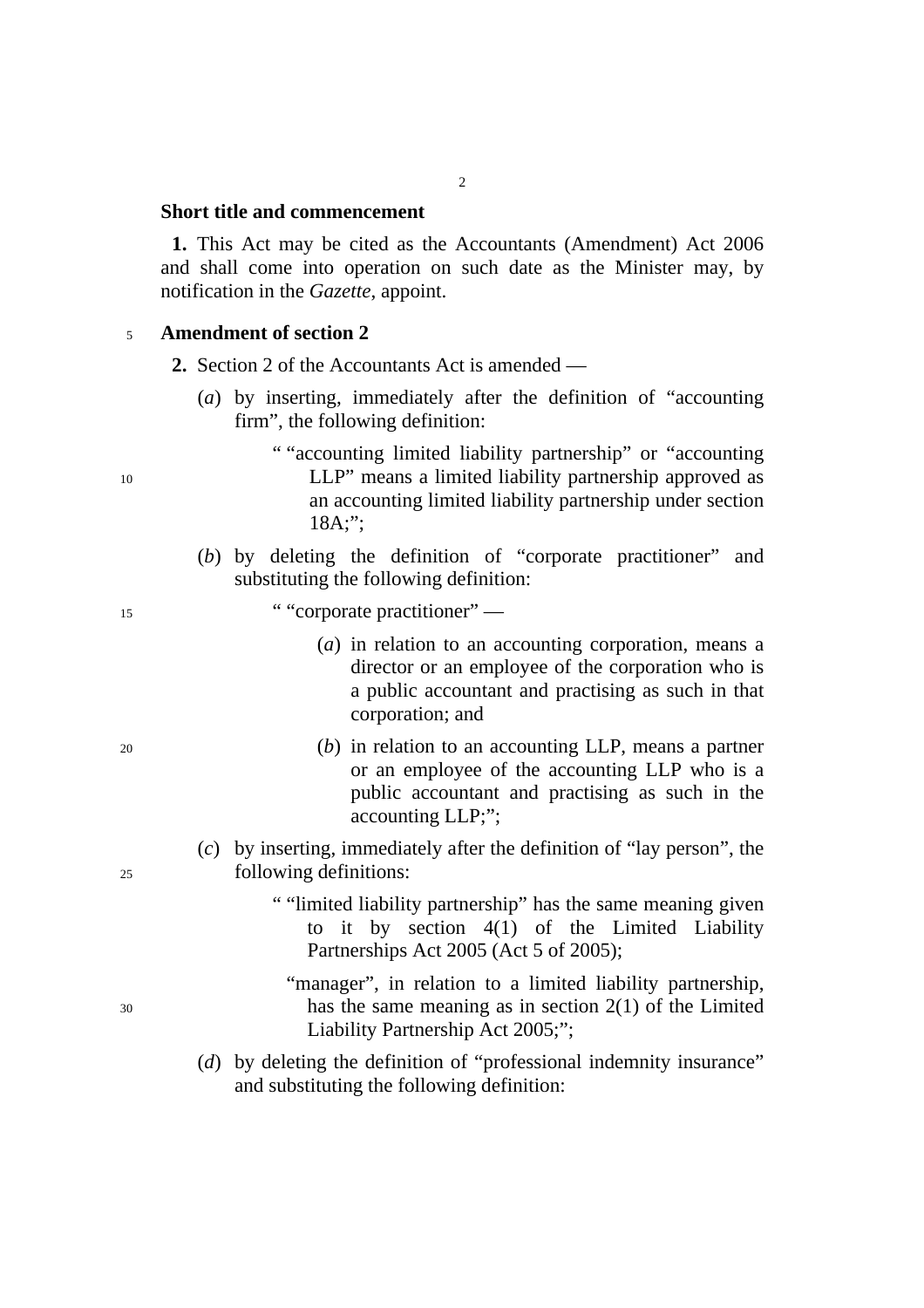- " "professional indemnity insurance" includes insurance indemnifying a public accountant, an accounting corporation, an accounting firm or an accounting LLP against liability to compensate a third party who has 5 sustained financial loss or any other damage or injury due to a breach of professional duty or to any professional negligence on the part of such public accountant, accounting corporation, accounting firm or accounting LLP, as the case may be (including any such 10 negligence by any director of such accounting corporation or any partner of such accounting LLP), or fraud or dishonesty;";
	- (*e*) by inserting, immediately after the definition of "Register of Public Accounting Firms", the following definition:
- 15 " "Register of Public Accounting Limited Liability Partnerships" means the register kept and maintained under section  $5(1)(a)(iv)$ ;"; and
	- (*f*) by deleting the definition of "relevant particulars" and substituting the following definition:
- 20 " "relevant particulars", in relation to a public accountant, an accounting corporation, an accounting firm or an accounting LLP, means such particulars of the public accountant, accounting corporation, accounting firm or accounting LLP as the Oversight Committee may 25 determine to be relevant for inclusion in the Register of Public Accountants, the Register of Public Accounting Corporations, the Register of Public Accounting Firms or the Register of Public Accounting Limited Liability Partnerships, as the case may be;".

#### <sup>30</sup>**Amendment of section 5**

- **3.** Section 5(1) of the Accountants Act is amended
	- (*a*) by deleting the word "and" at the end of paragraph (*a*)(iii);
	- (*b*) by deleting sub-paragraph (iv) of paragraph (*a*) and substituting the following sub-paragraphs:
- 35 "(iv) a Register of Public Accounting Limited Liability Partnerships; and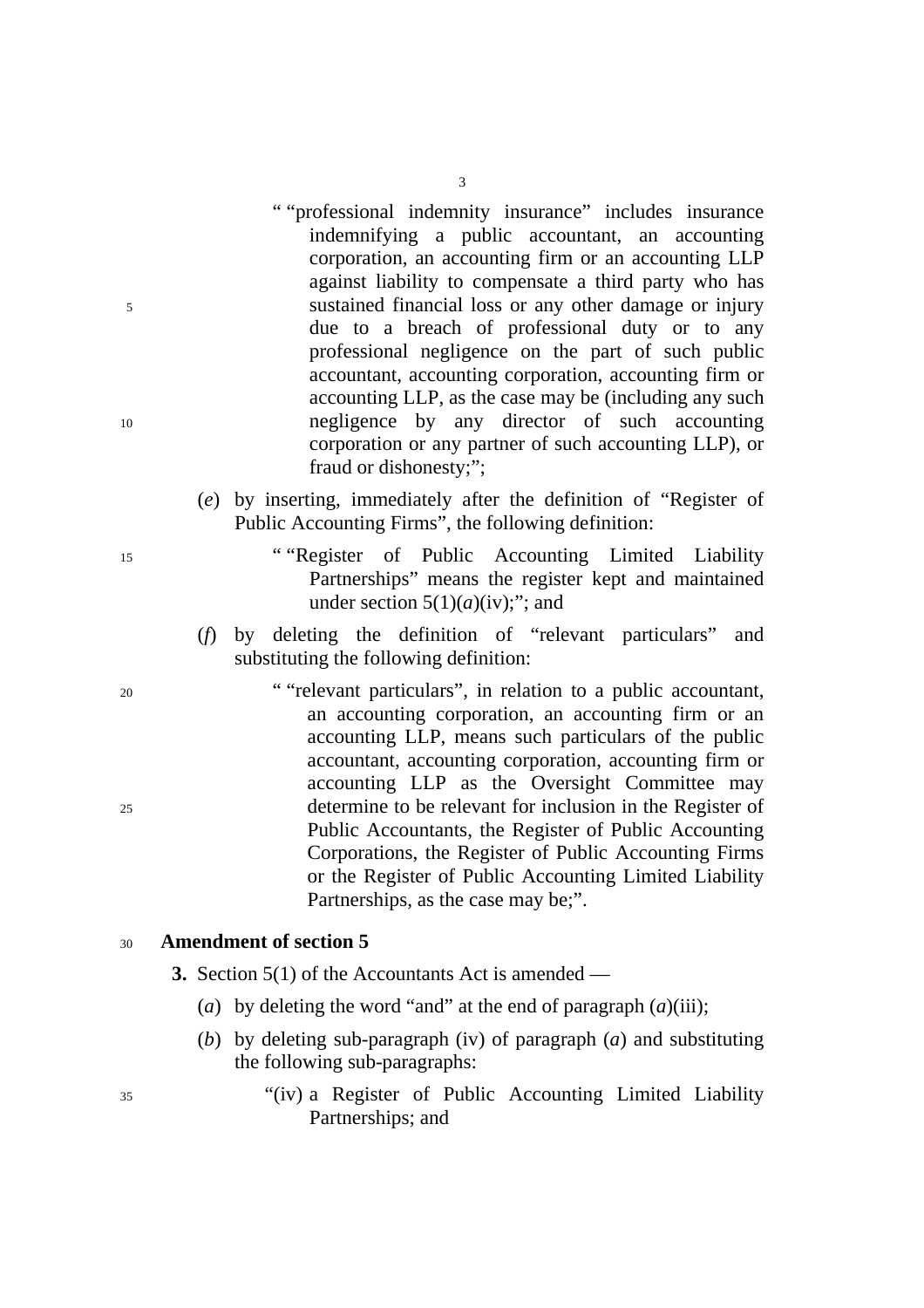- 4
- (v) such other registers as may be necessary for the purposes of this Act;"; and
- (*c*) by deleting the words "or accounting firm" in paragraph (*h*)(i) and (ii) and substituting in each case the words ", accounting 5 firm or accounting LLP".

#### **Amendment of section 8**

**4.** Section 8 of the Accountants Act is amended —

- (*a*) by deleting the word "and" at the end of subsection  $(1)(b)$ ;
- (*b*) by deleting the full-stop at the end of paragraph (*c*) of subsection 10 (1) and substituting the word "; and", and by inserting immediately thereafter the following paragraph:
	- "(*d*) the Register of Public Accounting Limited Liability Partnerships.";
	- (*c*) by deleting the word "and" at the end of subsection  $(2)(a)(ii)$ ;
- 15 (*d*) by inserting the word "and" at the end of sub-paragraph (iii) of subsection  $(2)(a)$ , and by inserting immediately thereafter the following sub-paragraph:
- "(iv) in the Register of Public Accounting Limited Liability Partnerships the name and relevant particulars of every 20 accounting LLP that is approved under this Act or that has had its approval revoked;"; and
- (*e*) by deleting the words "or the Register of Public Accounting Firms" in subsection (2)(*b*) and substituting the words ", the Register of Public Accounting Firms or the Register of Public 25 Accounting Limited Liability Partnerships".

#### **Amendment of section 9**

**5.** Section 9 of the Accountants Act is amended by deleting the word "or" at the end of paragraph (*c*), and by inserting immediately thereafter the following paragraph:

30 "(*ca*) a limited liability partnership is or was an accounting LLP approved under this Act; or".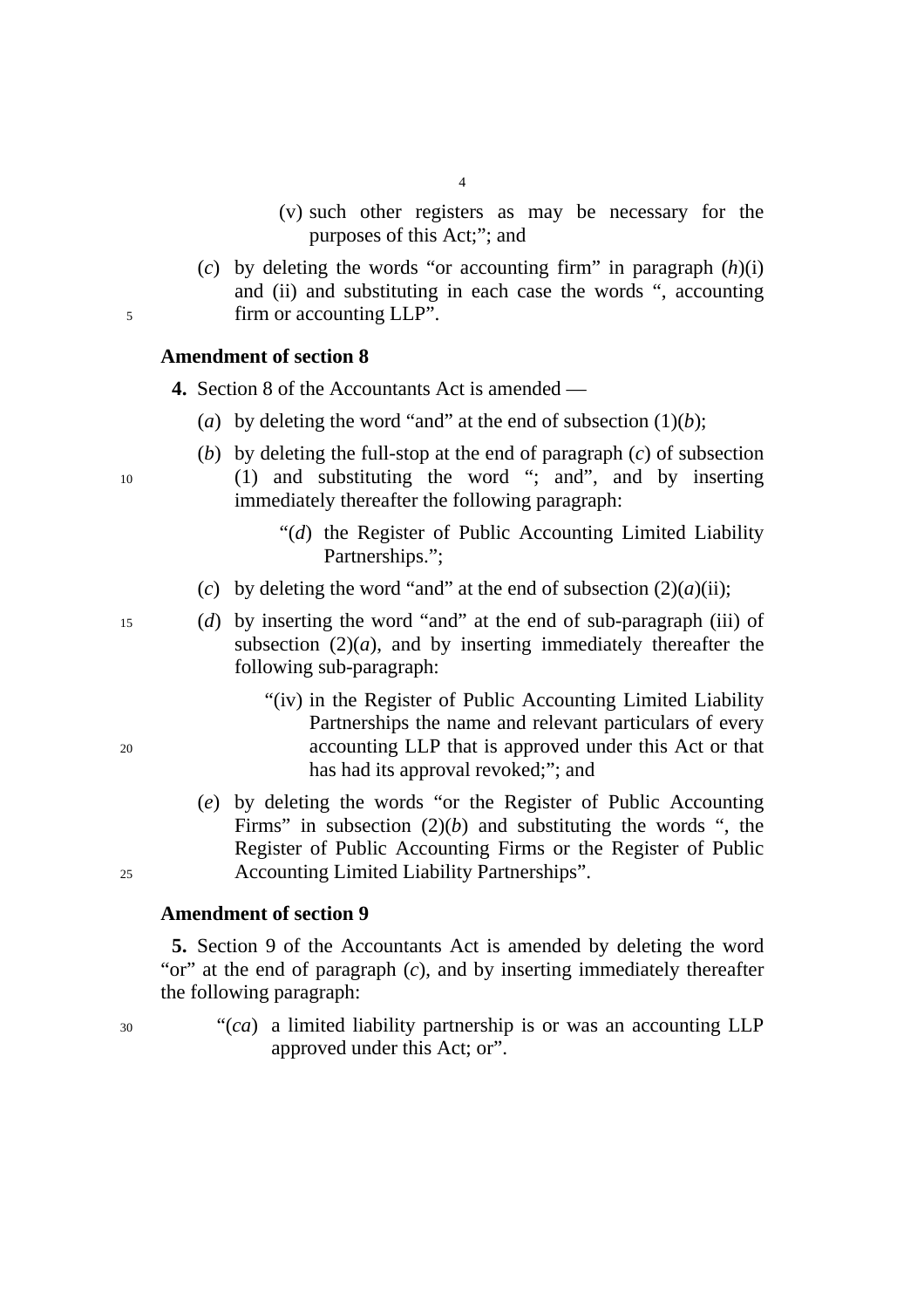## **Deletion and substitution of heading to Part IV**

**6.** Part IV of the Accountants Act is amended by deleting the Part heading and substituting the following Part heading:

## "ACCOUNTING CORPORATIONS, ACCOUNTING FIRMS 5 AND ACCOUNTING LLPs".

#### **Amendment of section 17**

**7.** Section 17(3) of the Accountants Act is amended —

- (*a*) by deleting the words "the memorandum of association of the company or proposed company provides that" in paragraph (*a*); 10 and
	- (*b*) by inserting, immediately after the words "public accountancy services" in paragraph (*d*), the words "in Singapore".

#### **Amendment of section 18**

**8.** Section 18(3) of the Accountants Act is amended by deleting the 15 words "a partner who is a public accountant" in paragraph (*c*) and substituting the words "one or more partners who are public accountants".

#### **New section 18A**

**9.** The Accountants Act is amended by inserting, immediately after section 18, the following section:

#### 20 "**Approval of accounting LLPs**

**18A.**—(1) A public accountant who wishes to have a limited liability partnership or proposed limited liability partnership approved as an accounting LLP may apply to the Oversight Committee for the approval of —

- 25 (*a*) the limited liability partnership as an accounting LLP; and
	- (*b*) the name or proposed name of the accounting LLP.

(2) An application under subsection (1) shall be made in accordance with the prescribed requirements and shall be accompanied by the prescribed fee.

30 (3) The Oversight Committee may, on receiving an application made under this section, approve the limited liability partnership or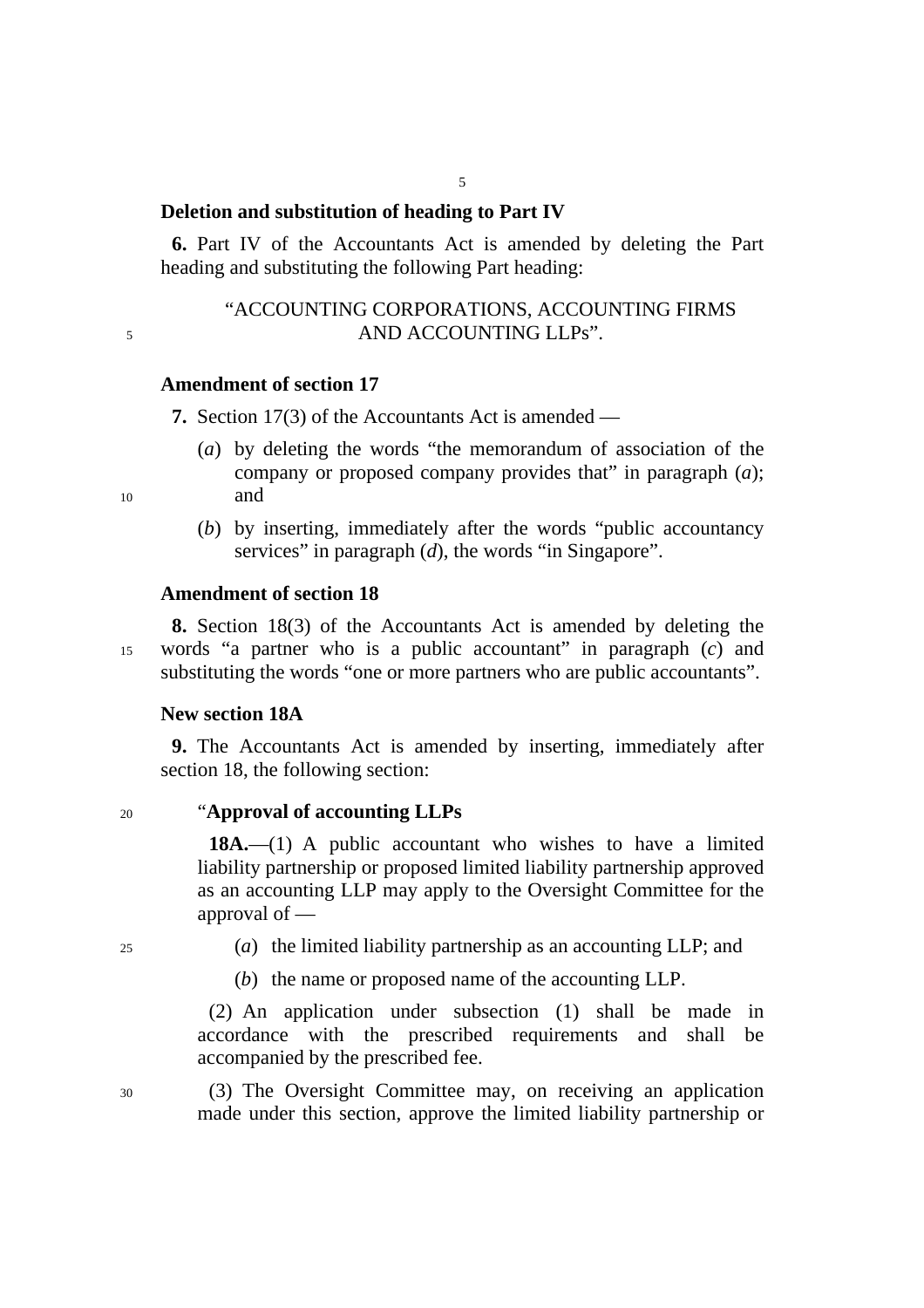proposed limited liability partnership concerned as an accounting LLP if and only if —

- (*a*) one of the primary objects of the limited liability partnership or proposed limited liability partnership is to provide public 5 accountancy services;
	- (*b*) the capital of the limited liability partnership or proposed limited liability partnership that is paid up or to be paid up is not less than \$50,000 or such other sum as may be prescribed;
- 10 (*c*) at least two-thirds, or such other proportion as may be prescribed, of the partners are public accountants, or if the partnership has only 2 partners, one of those partners is a public accountant;
- (*d*) the accounting LLP or proposed accounting LLP is or will 15 be covered by professional indemnity insurance in accordance with section 28 and the prescribed requirements; and
- (*e*) the business of the accounting LLP, so far as it relates to the supply of public accountancy services in Singapore, will be 20 under the control and management of one or more partners who are public accountants ordinarily resident in Singapore.".

#### **Amendment of section 19**

**10.** Section 19 of the Accountants Act is amended —

- 25 (*a*) by deleting the words "or accounting firm" in subsections (1) (3rd line), (4) and (6) and the section heading and substituting in each case the words ", accounting firm or accounting LLP";
	- (*b*) by inserting the word "or" at the end of subsection  $(1)(a)$ ;
	- (*c*) by deleting paragraph (*b*) of subsection (1); and
- 30 (*d*) by deleting subsection (5) and substituting the following subsection:

"(5) Notwithstanding anything in this section, section 27 of the Companies Act or section 19 of the Limited Liability Partnerships Act 2005 (Act 5 of 2005), where the Oversight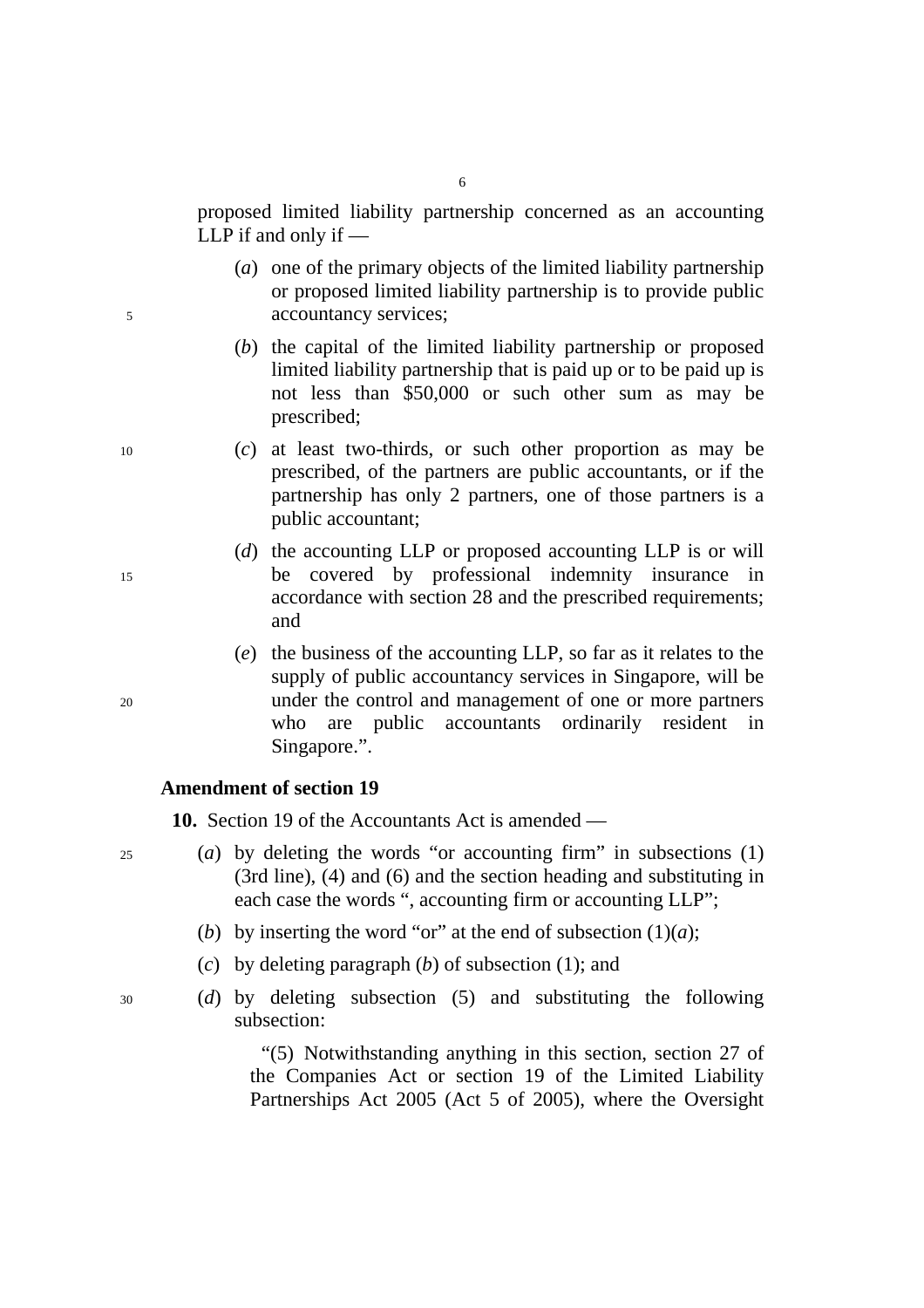Committee is satisfied that the name of an accounting corporation, accounting firm or accounting LLP has been approved (whether through inadvertence or otherwise and whether originally or by change of name) in contravention of 5 subsection (1), the Oversight Committee may direct the accounting corporation, accounting firm or accounting LLP to change its name.".

#### **Amendment of section 20**

**11.** Section 20 of the Accountants Act is amended by deleting 10 subsection (1) and substituting the following subsection:

"(1) An applicant for approval by the Oversight Committee of  $-$ 

- (*a*) a company or proposed company as an accounting corporation;
- (*b*) a firm or proposed firm as an accounting firm;
- 15 (*c*) a limited liability partnership or proposed limited liability partnership as an accounting LLP; or
	- (*d*) the name or a change in the name of an accounting corporation, accounting firm or accounting LLP,

may, within 30 days after the Oversight Committee's decision under 20 section 17, 18, 18A or 19, as the case may be, is communicated to the applicant, appeal to the Minister against the decision of the Oversight Committee.".

#### **Repeal and re-enactment of section 21**

**12.** Section 21 of the Accountants Act is repealed and the following 25 section substituted therefor:

#### "**Notification of approval and record in Register**

**21.** Where the Oversight Committee has approved a company, a firm or a limited liability partnership as an accounting corporation, an accounting firm or an accounting LLP under this Part, the Registrar  $30$  shall —

> (*a*) notify the accounting corporation, accounting firm or accounting LLP of the approval; and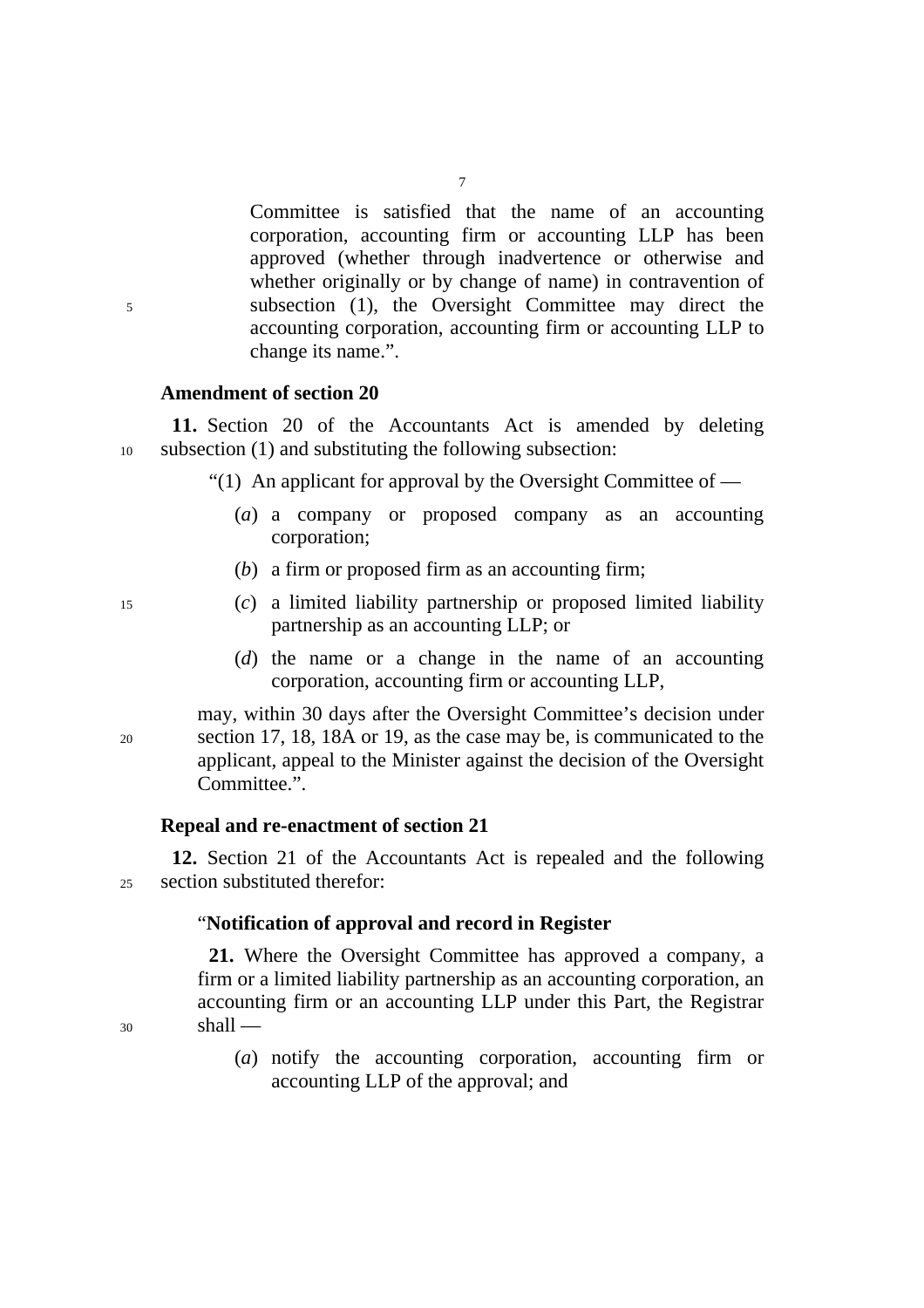(*b*) record the name and relevant particulars of the accounting corporation, accounting firm or accounting LLP in the Register of Public Accounting Corporations, the Register of Public Accounting Firms or the Register of Public 5 Accounting Limited Liability Partnerships, as appropriate.".

#### **Amendment of section 22**

**13.** Section 22 of the Accountants Act is amended by deleting subsection (1) and substituting the following subsection:

"(1) A public accountant shall notify the Registrar of any change in 10 the name or relevant particulars, as recorded in the Register of Public Accounting Corporations, the Register of Public Accounting Firms or the Register of Public Accounting Limited Liability Partnerships (as the case may be) of the accounting corporation, accounting firm or accounting LLP in which he is practising.".

#### <sup>15</sup>**Amendment of section 23**

**14.** Section 23(1) of the Accountants Act is amended by inserting, immediately after the words "required to do by law", the words "in respect of the provision of public accountancy services by that accounting corporation".

#### <sup>20</sup>**New section 23A**

**15.** The Accountants Act is amended by inserting, immediately after section 23, the following section:

#### "**Effect of becoming accounting LLP**

**23A.**—(1) An accounting LLP is authorised to do anything that a 25 public accountant can do by law and is required to do all that a public accountant is required to do by law in respect of the provision of public accountancy services by that accounting LLP.

> (2) Subsection (1) shall not apply to the doing of anything that can only be done by a public accountant as a natural person.

30 (3) A public accountant who provides public accountancy services as a partner or an employee of an accounting LLP shall be subject to the same standards of professional conduct and competence in respect of such services as if he were personally providing the public accountancy services as a public accountant in an accounting firm.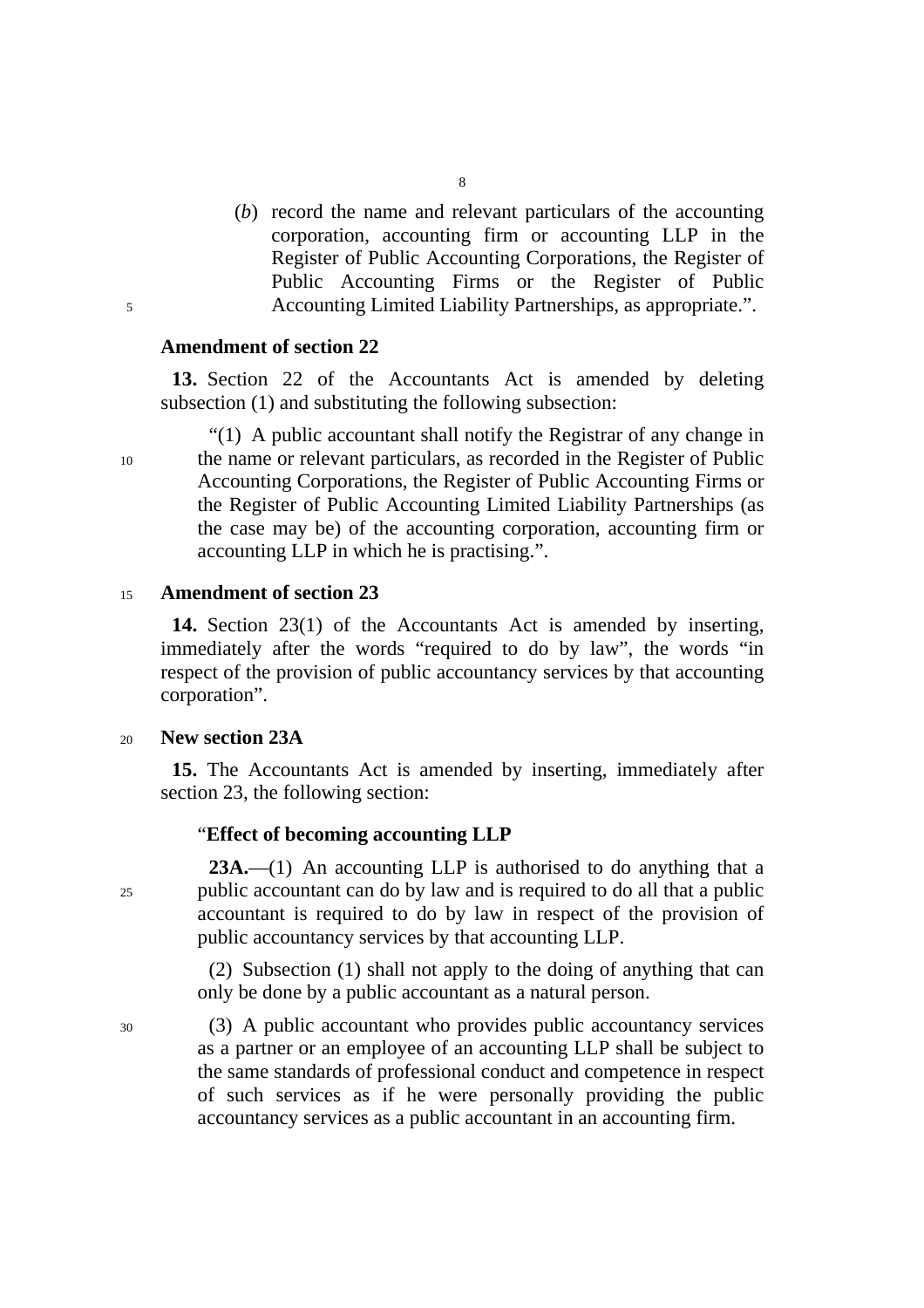(4) The mere fact that a public accountant personally provides public accountancy services as a partner or an employee of an accounting LLP shall not affect the personal liability of that public accountant at law.".

#### <sup>5</sup>**Repeal and re-enactment of section 24**

**16.** Section 24 of the Accountants Act is repealed and the following section substituted therefor:

## "**Relationship between client and accounting corporation or accounting LLP**

<sup>10</sup>**24.** An accounting corporation and an accounting LLP shall have the same rights and be subject to the same fiduciary, confidential and ethical requirements with respect to each client of the accounting corporation or accounting LLP, as the case may be, in respect of the provision of public accountancy services that exist at law with respect 15 to a public accountant and his client.".

#### **Amendment of section 26**

**17.** Section 26 of the Accountants Act is amended by deleting the section heading and substituting the following section heading:

#### "**Requirements relating to memorandum and articles of**  <sup>20</sup>**association, and annual reports, of accounting corporations**".

#### **Amendment of section 28**

**18.** Section 28 of the Accountants Act is amended by deleting subsection (1) and substituting the following subsection:

"(1) Every accounting corporation and every accounting LLP 25 registered under this Act shall be covered by professional indemnity insurance of not less than one of the following amounts, whichever is the highest:

- (*a*) \$1 million;
- (*b*) a sum equal to the total of \$500,000 for every corporate 30 practitioner in the accounting corporation or accounting LLP; or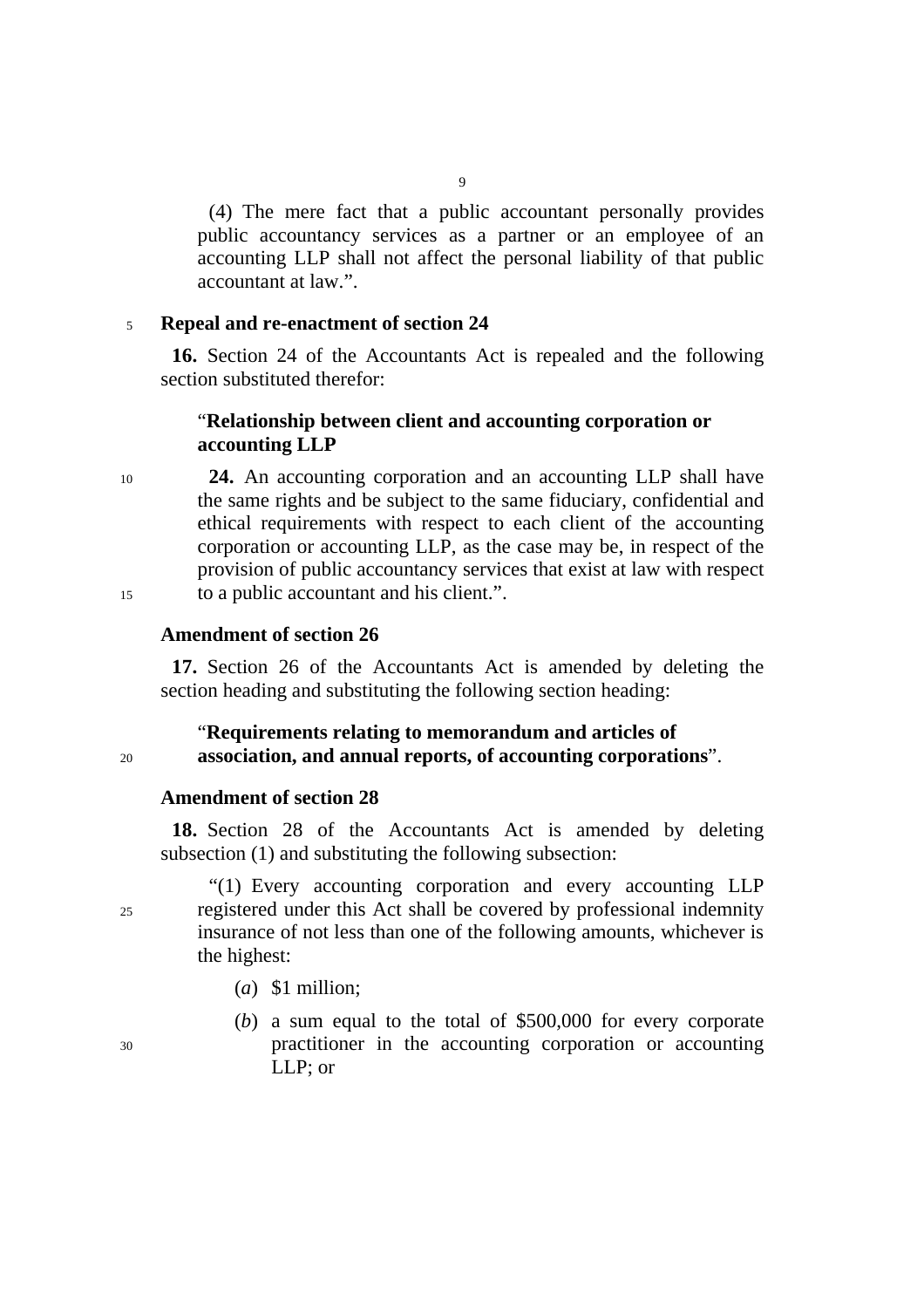(*c*) where applicable, a sum equal to two and a half times the gross income of the accounting corporation or accounting LLP in the last completed financial year of the accounting corporation or accounting LLP subject to a maximum sum 5 of \$50 million.".

#### **New section 30A**

**19.** The Accountants Act is amended by inserting, immediately after section 30, the following section:

## "**Application of Limited Liability Partnerships Act 2005 and**  <sup>10</sup>**other written laws to accounting LLPs**

**30A.**—(1) Nothing in this Part shall affect the operation of the Limited Liability Partnerships Act 2005 (Act 5 of 2005) in relation to its application to a limited liability partnership that is an accounting LLP.

15 (2) Such provisions of any written law having effect in relation to public accountants or accounting firms as may be prescribed, shall have effect in relation to accounting LLPs with such prescribed modifications as may be necessary or expedient; and such provisions shall be construed accordingly.".

#### <sup>20</sup>**Amendment of section 31**

**20.** Section 31 of the Accountants Act is amended —

(*a*) by inserting, immediately after subsection (2), the following subsection:

"(2A) The Registrar shall remove from the Register of Public 25 Accounting Limited Liability Partnerships the name and relevant particulars of any accounting LLP if —

- (*a*) the accounting LLP has been dissolved;
- (*b*) the approval of the accounting LLP under this Part has been revoked under Part VI; or
- 30 (*c*) the accounting LLP has applied for its approval under this Part to be revoked.";
	- (*b*) by deleting subsection (3) and substituting the following subsection: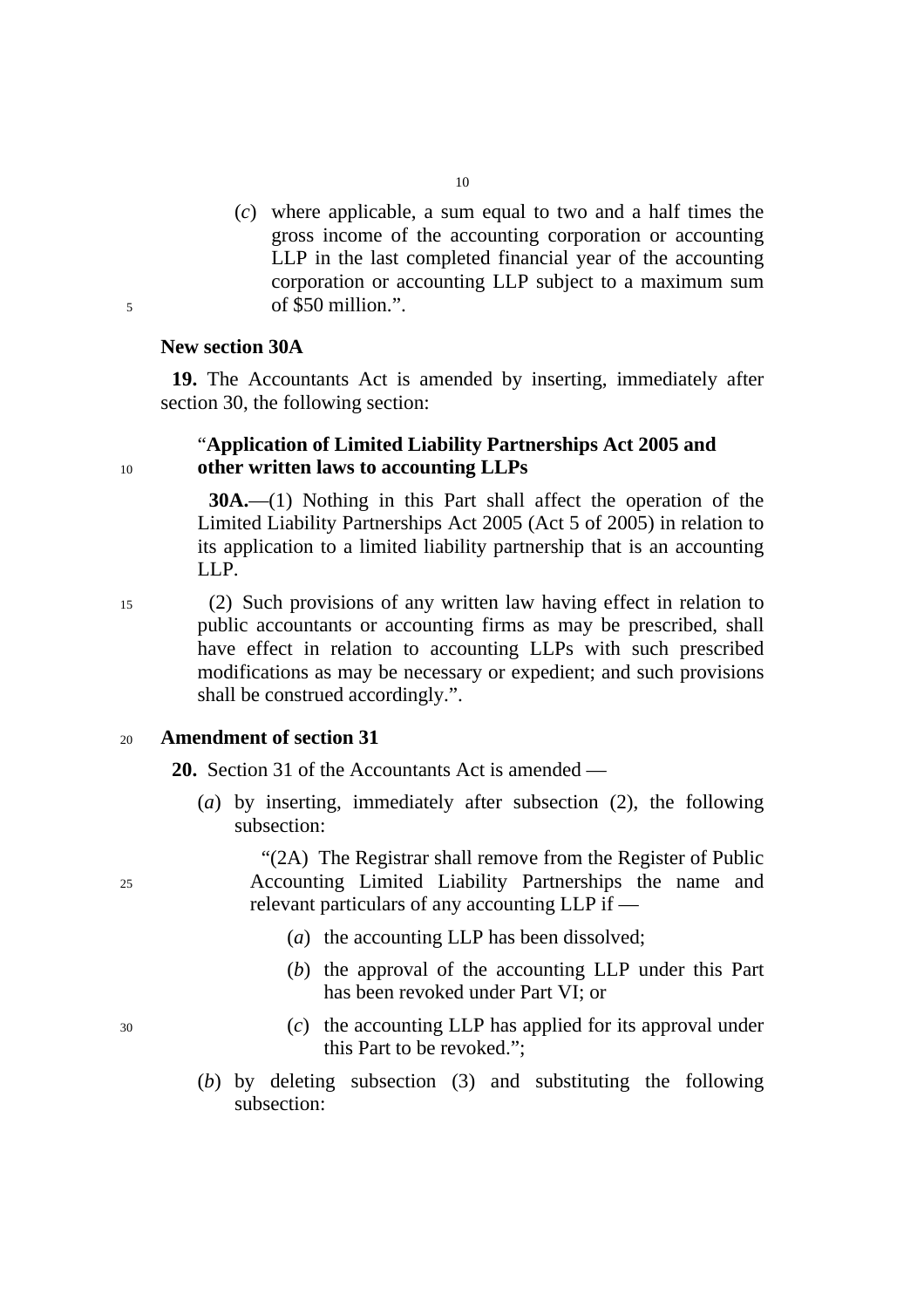"(3) The Oversight Committee shall not grant an application by an accounting corporation, an accounting firm or an accounting LLP for the revocation of its approval under

subsection (1)(*c*), (2)(*c*) or (2A)(*c*), as the case may be, if —

- 5 (*a*) it has received any complaint or information under Part VI against the accounting corporation, accounting firm or accounting LLP or any public accountant practising therein;
- (*b*) disciplinary proceedings under Part VI are pending 10 against the accounting corporation, accounting firm or accounting LLP or any public accountant practising therein; or
- (*c*) the conduct of business of the accounting corporation, accounting firm or accounting LLP is the subject of 15 an inquiry or investigation by a Complaints Committee or a Disciplinary Committee under Part VI.";
- (*c*) by deleting the words "or accounting firm" wherever they appear in subsections  $(4)(a)$ ,  $(c)$  and  $(d)$  and  $(5)$  and substituting in each 20 case the words ", accounting firm or accounting LLP";
	- (*d*) by deleting the words "or the sole proprietor or any partner of the accounting firm" in subsection  $(4)(b)$  and substituting the words "the sole proprietor or any partner of the accounting firm, or any partner of the accounting LLP"; and
- 25 (*e*) by deleting the section heading and substituting the following section heading:

## "**Removal from Register of Public Accounting Corporations, Register of Public Accounting Firms or Register of Public Accounting Limited Liability**  <sup>30</sup>**Partnerships**".

### **Amendment of section 52**

**21.** Section 52 of the Accountants Act is amended —

(*a*) by deleting paragraphs (*e*), (*f*) and (*g*) of subsection (1) and substituting the following paragraphs:

- 
-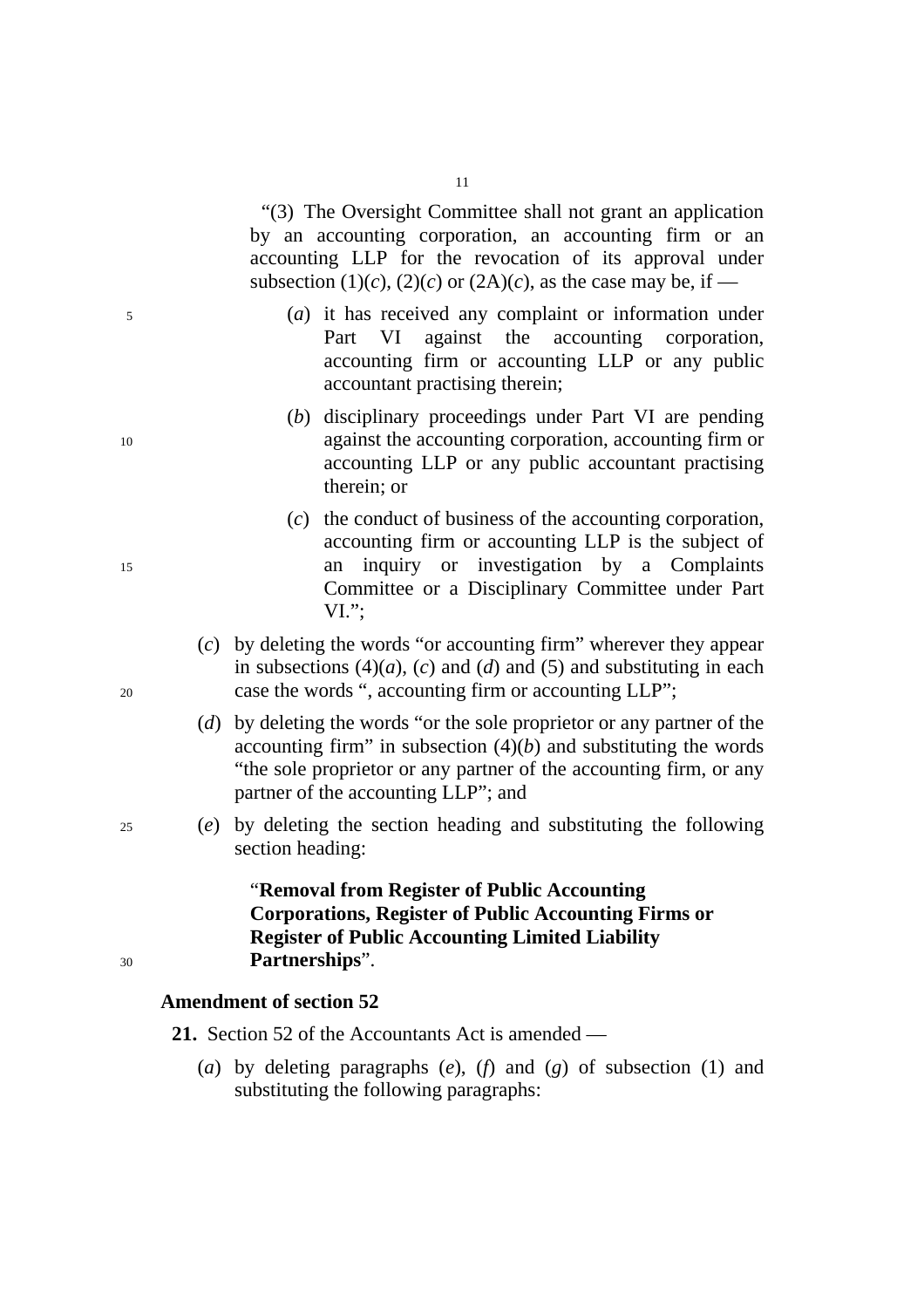"(*e*) has, while being a director of an accounting corporation or a partner of an accounting LLP, failed to take reasonable steps to prevent the accounting

12

- corporation or accounting LLP from acting in a 5 manner which would warrant the Oversight Committee imposing any order on the accounting corporation or accounting LLP under section 53(2);
	- (*f*) has rendered public accountancy services as, or purporting to be —
- 10 (i) a director of a company which was not an accounting corporation; or
	- (ii) a partner of a limited liability partnership which was not an accounting LLP,

when the services were rendered;

- 15 (*g*) has, while being a director of an accounting corporation or partner of an accounting LLP, practised public accountancy at such a time when the accounting corporation or accounting LLP was not covered by any professional indemnity insurance or 20 was not so covered to the extent required by section 28; or";
	- (*b*) by deleting subsection (10) and substituting the following subsection:

"(10) For the purposes of subsection  $(1)(e)$ , a public 25 accountant shall be deemed to have taken reasonable steps to prevent the doing of any act by any accounting corporation or accounting LLP if he satisfies the Disciplinary Committee that the act was done without his knowledge and that —

- (*a*) he was not in a position to influence the conduct of 30 the accounting corporation or accounting LLP in relation to its action; or
- (*b*) he, being a director of the accounting corporation or a partner of the accounting LLP, exercised all due diligence to prevent the accounting corporation or 35 accounting LLP from so acting."; and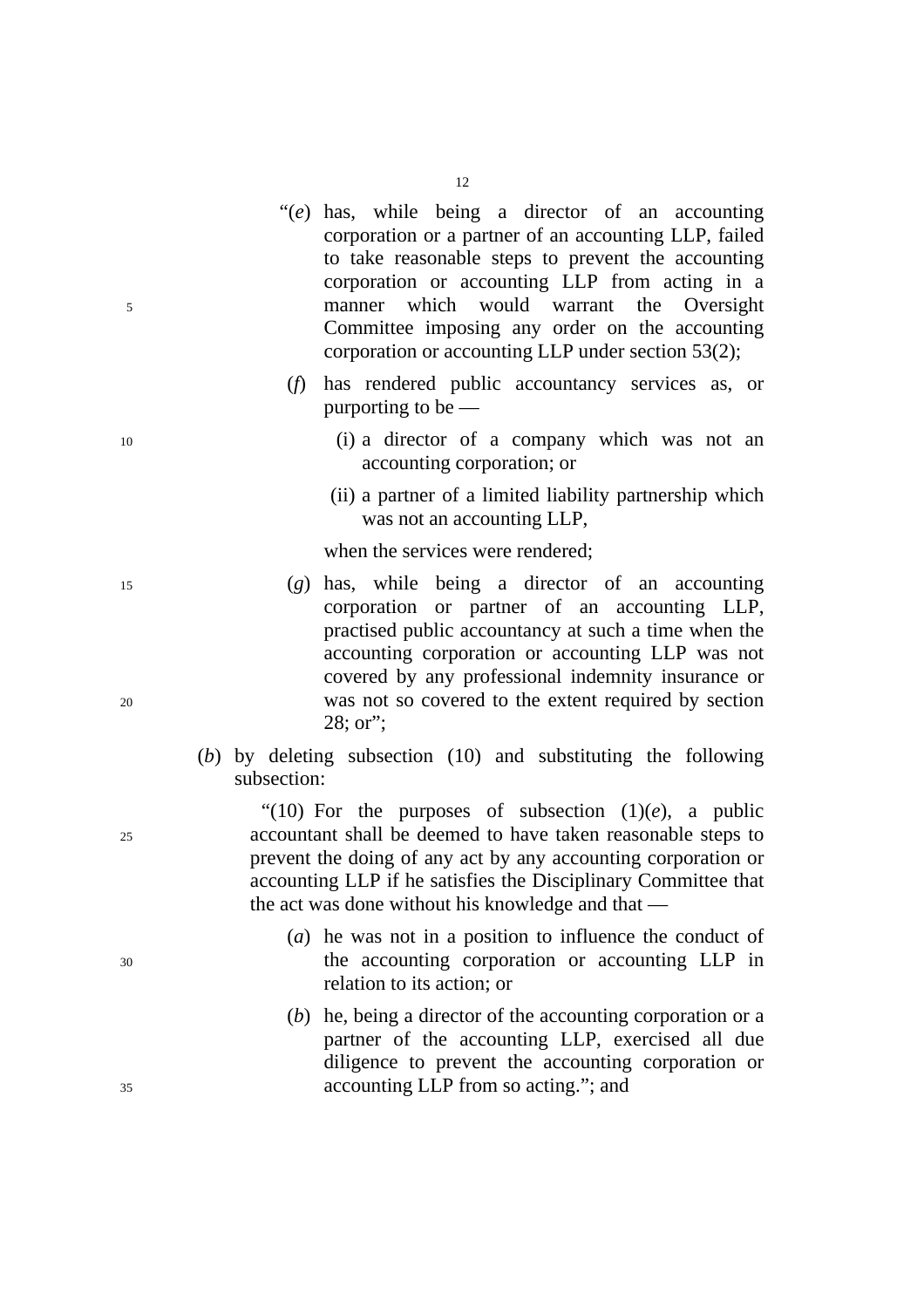(*c*) by inserting, immediately after the words "an accounting corporation" in subsection (11), the words "or an accounting LLP".

#### **Amendment of section 53**

<sup>5</sup>**22.** Section 53 of the Accountants Act is amended —

- (*a*) by deleting paragraph (*a*) of subsection (1) and substituting the following paragraph:
- "(*a*) an accounting corporation or any of its directors, an accounting firm or any of the partners therein, or an 10 accounting LLP or any of the partners therein, has falsified or caused to be falsified any document, or has made or caused to be made any statement which is material and which the accounting corporation, accounting firm, accounting LLP, director or partner 15 (as the case may be) knows is false or does not believe to be true in relation to any document;";
	- (*b*) by deleting the words "or accounting firm" wherever they appear in the following subsections and substituting in each case the words ", accounting firm or accounting LLP":
- 20 Subsections (1)(*b*), (*c*) and (*d*), (2)(*a*) to (*f*), (3), (4) (1st, 7th, 8th and 9th lines), (6), (7), (8)(*a*) and (9);
	- (*c*) by inserting, immediately after the words "accounting corporation" in subsection  $(1)(e)$ , the words "or accounting LLP"; and
- 25 (*d*) by deleting the words "and accounting firms" in the section heading and substituting the words ", accounting firms and accounting LLPs".

#### **Repeal and re-enactment of section 55**

**23.** Section 55 of the Accountants Act is repealed and the following 30 section substituted therefor: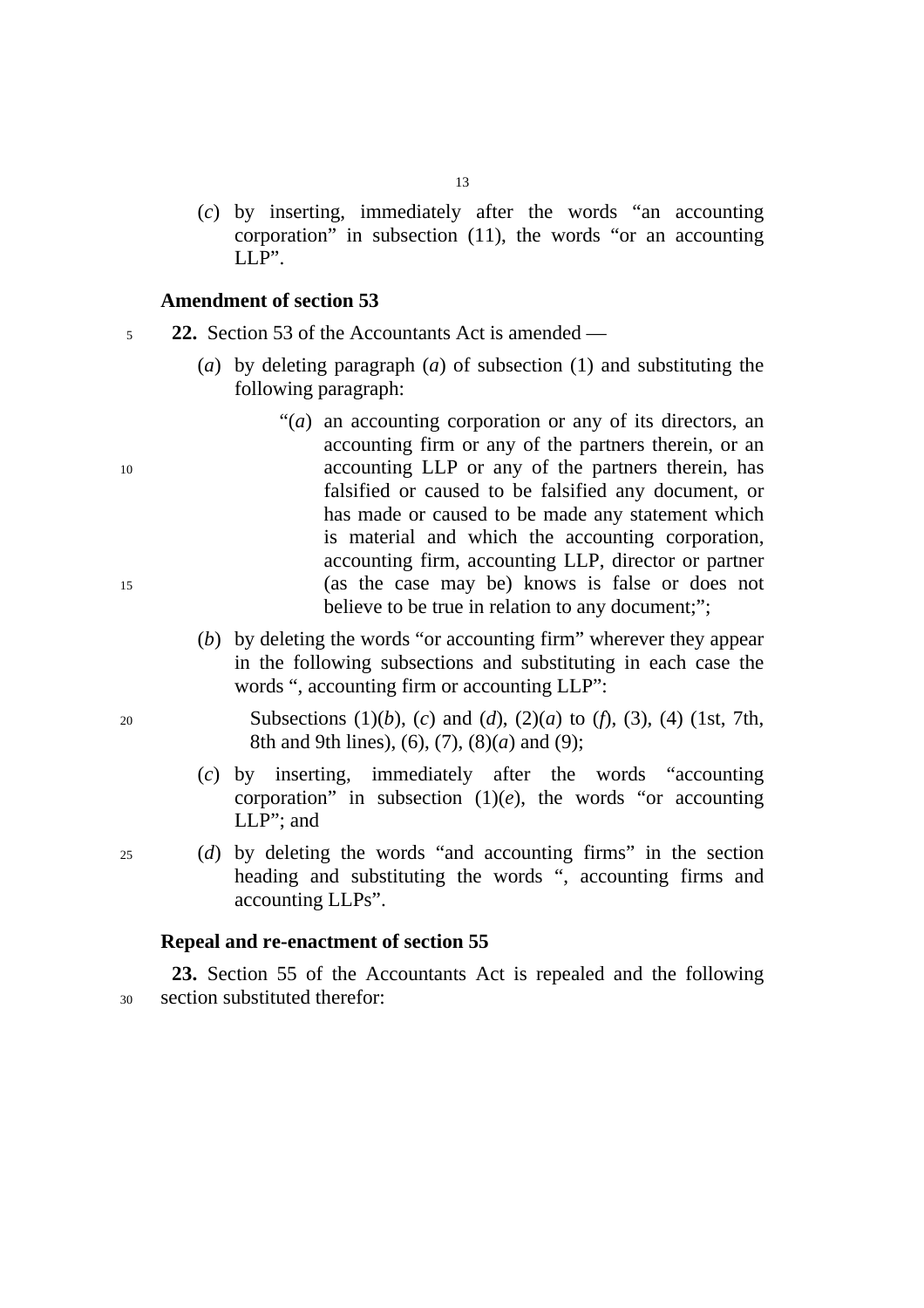#### "**Reinstatement to Register**

**55.**—(1) Where —

- (*a*) the registration of a public accountant has been cancelled under Part V or VI and his name and particulars removed 5 from the Register of Public Accountants; or
- (*b*) the approval granted to an accounting corporation, accounting firm or accounting LLP under Part IV is revoked under Part VI and its name and particulars removed from the Register of Public Accounting Corporations, the Register of 10 Public Accounting Firms or the Register of Public Accounting Limited Liability Partnerships,

the public accountant, accounting corporation, accounting firm or accounting LLP concerned shall, if his or its appeal to the High Court is allowed, be immediately reinstated to the Register of Public 15 Accountants, the Register of Public Accounting Corporations, the Register of Public Accounting Firms or the Register of Public Accounting Limited Liability Partnerships, as the case may be, without payment of any fee.

(2) The Oversight Committee may, in its discretion, after the 20 expiration of not less than 2 years from the cancellation of the registration of any public accountant or the revocation of the approval granted under Part IV to an accounting corporation, accounting firm or accounting LLP, consider any fresh application for registration or approval by such public accountant, accounting corporation, 25 accounting firm or accounting LLP.".

### **Amendment of section 56**

**24.** Section 56 of the Accountants Act is amended —

- (*a*) by deleting the word "A" in the 1st line of subsection (2) and substituting the words "Subject to subsection (3A), a";
- 30 (*b*) by inserting, immediately after subsection (3), the following subsection:

"(3A) A limited liability partnership which is not approved as an accounting LLP under this Act shall not —

(*a*) provide public accountancy services in Singapore; or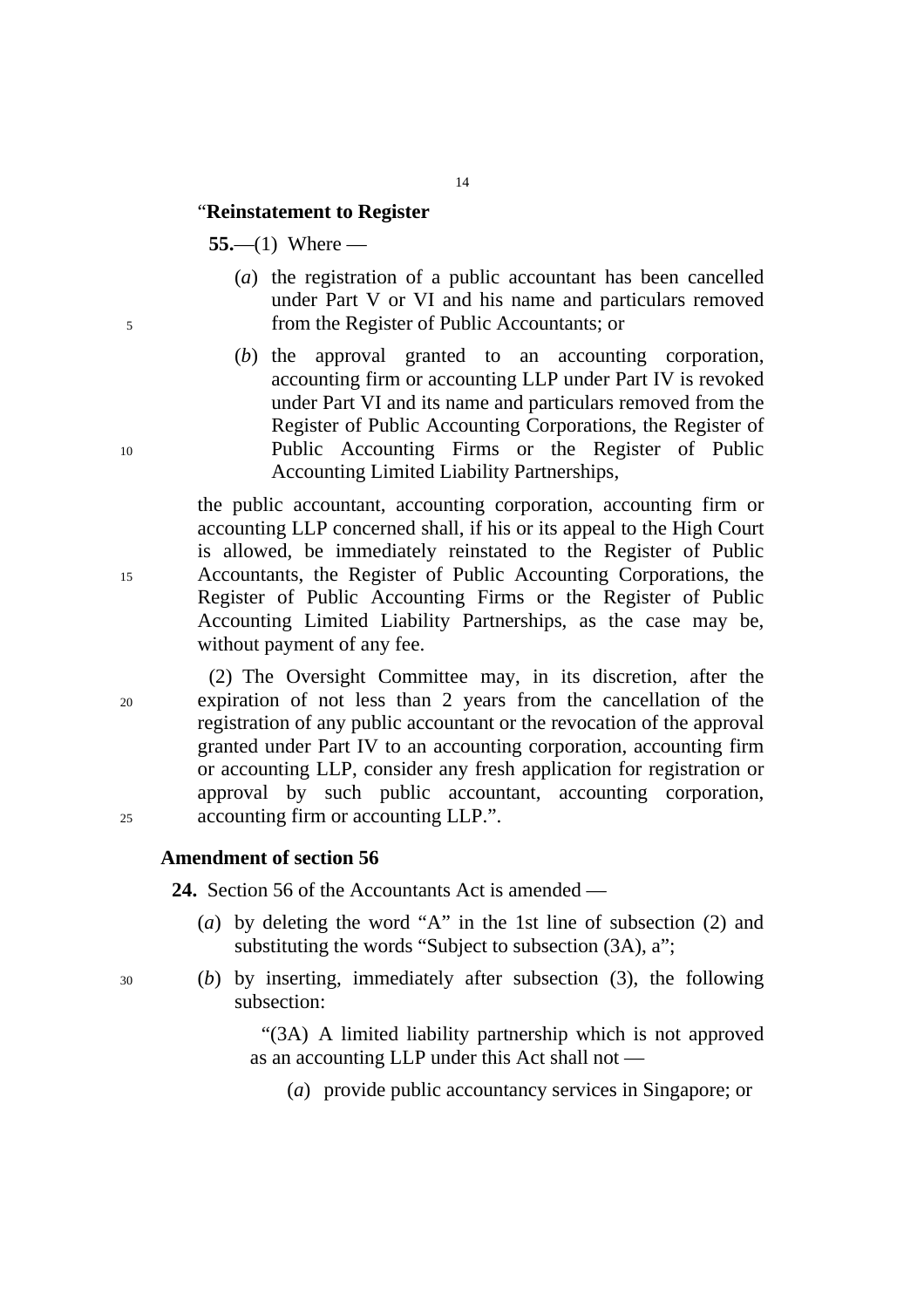- 15
- (*b*) advertise or hold itself out or describe itself in any way to be an accounting LLP or to be authorised to provide public accountancy services in Singapore.";
- (*c*) by deleting the words "subsection (1), (2) or (3)" in subsections 5 (4) and (5) and substituting in each case the words "subsection (1), (2), (3) or (3A)"; and
	- (*d*) by deleting the words "or accounting firm" in the section heading and substituting the words ", accounting firm or accounting LLP".

#### <sup>10</sup>**Amendment of section 57**

**25.** Section 57(1) of the Accountants Act is amended —

- (*a*) by deleting the word "or" at the end of paragraph (*b*); and
- (*b*) by deleting the full-stop at the end of paragraph (*c*) and substituting the word "; or", and by inserting immediately 15 thereafter the following paragraph:

"(*d*) an accounting LLP.".

#### **Amendment of section 58**

**26.** Section 58 of the Accountants Act is amended by deleting paragraph (*a*) and substituting the following paragraph:

<sup>20</sup> <sup>"(*a*)</sup> procures or attempts to procure —

- (i) approval as an accounting corporation, accounting firm or accounting LLP under this Act; or
- (ii) registration or a certificate of registration as a public accountant under this Act,
- 25 by knowingly making or producing or causing to be made any false or fraudulent declaration, certificate, application or representation, whether in writing or otherwise;".

## **Amendment of section 60**

**27.** Section 60(1) of the Accountants Act is amended by inserting, 30 immediately after the word "director,", the word "partner,".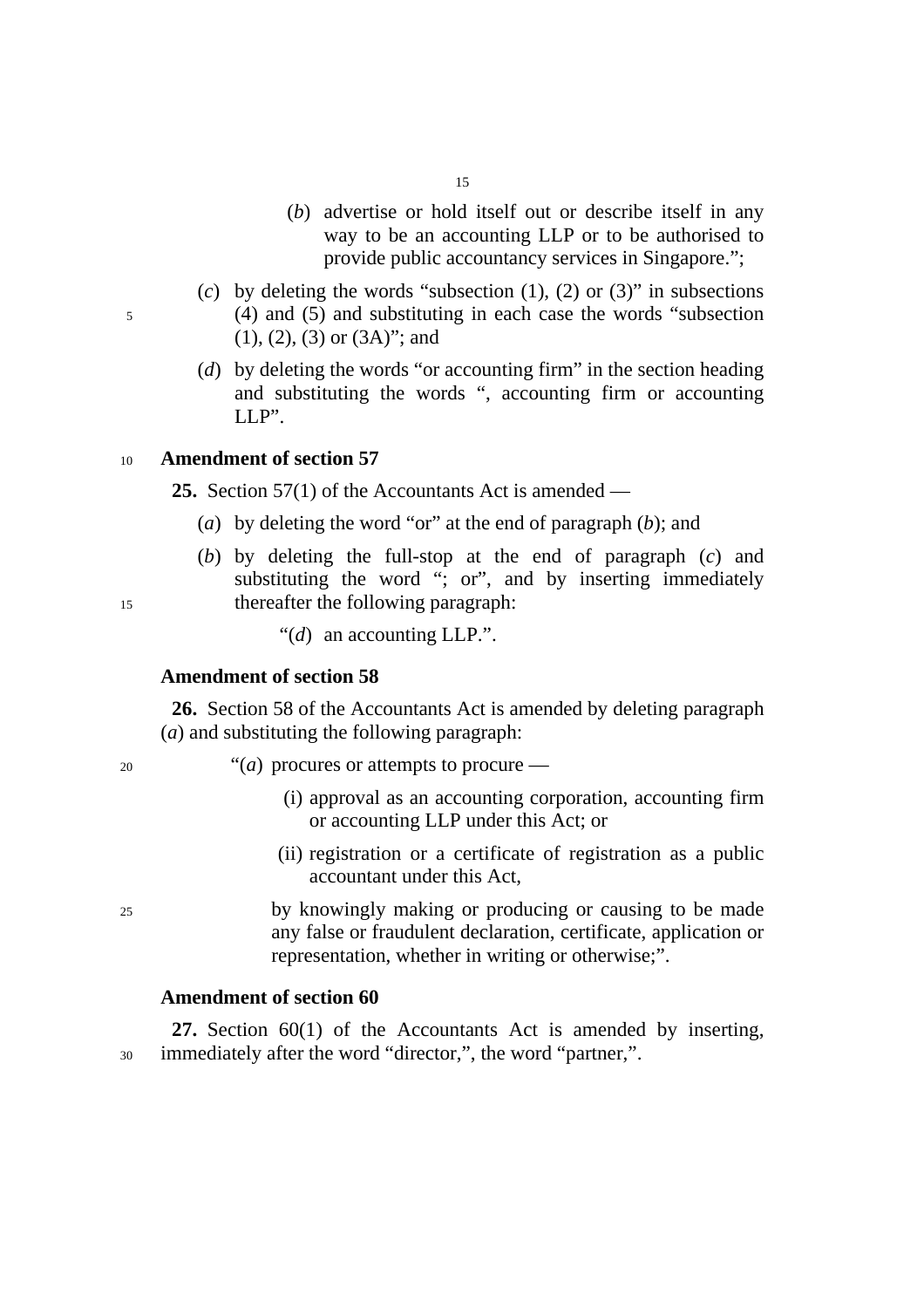#### **Miscellaneous amendments**

**28.** The Accountants Act is amended by —

(*a*) by deleting the words "and accounting firms" wherever they appear in the following provisions and substituting in each case 5 the words ", accounting firms and accounting LLPs":

Sections  $3(a)$  and  $(b)$ ,  $40$  (section heading) and  $64(2)(f)$ ;

(*b*) deleting the words "or an accounting firm" wherever they appear in the following provisions and substituting in each case the words ", an accounting firm or an accounting LLP":

10 Sections 25(1), 40(1)(*b*), 41(2), 42(1), 43 and 45(6);

- (*c*) by inserting, immediately after the words "partners of an accounting firm" in section  $25(2)$ , the words "or an accounting LLP";
- (*d*) by deleting the words "or accounting firm" wherever they appear 15 in the following provisions and substituting in each case the words ", accounting firm or accounting LLP":

Sections 25(2), 41(4)(*a*), (5), (7) and (8)(*b*), 45(6) (5th and 10th lines), (7) and (10), 46(3) and (4), 47(*a*) and (*b*)(i) and (ii), 48(2) and (3), 50(1), (2) and (3), 51(6)(*b*), (7) and (15), 54(1), 20 59(1), (2), (4) and (5) and  $64(2)(h)$ ;

- (*e*) by deleting the words "or accounting firm" in section 59(3) and substituting the words ", an accounting firm or an accounting LLP"; and
- (*f*) by deleting the words "or the Register of Public Accounting 25 Firms" in section 58(*b*) and substituting the words ", the Register of Public Accounting Firms or the Register of Public Accounting Limited Liability Partnerships".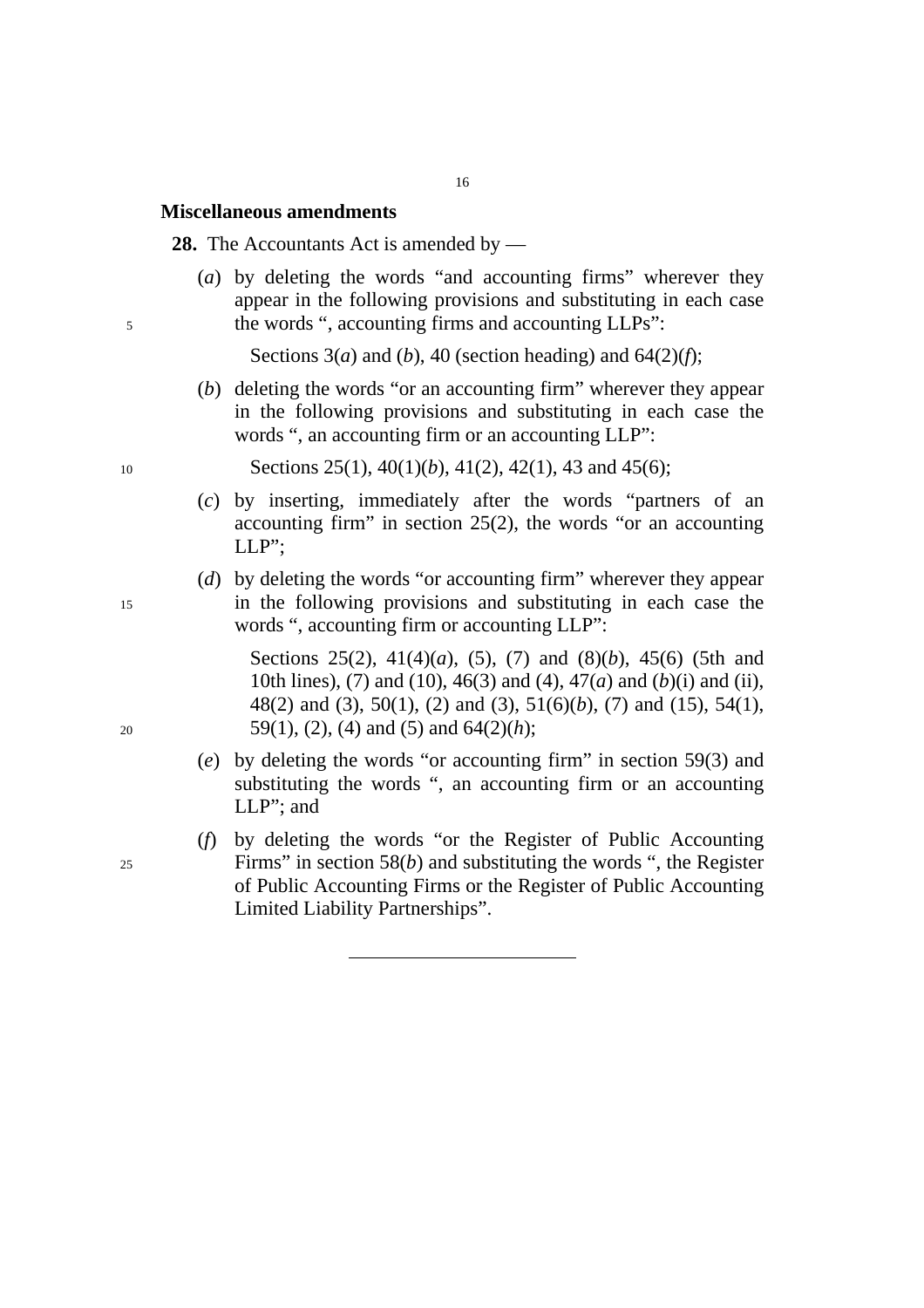## EXPLANATORY STATEMENT

This Bill seeks to amend the Accountants Act (Cap. 2) —

- (*a*) to enable public accountants to provide public accountancy services in Singapore through accounting limited liability partnerships (accounting LLPs) and to provide for a Register of Public Accounting Limited Liability Partnerships in respect of such accounting LLPs; and
- (*b*) to make other miscellaneous amendments.

Clause 1 relates to the short title and commencement.

Clause 2 amends certain existing definitions in section 2 and also inserts 4 new definitions which are used in connection with the introduction of accounting LLPs.

Clause 3 amends section 5(1) to require the Public Accountants Oversight Committee (Oversight Committee) to keep a Register of Public Accounting Limited Liability Partnerships.

Clause 4 amends section 8 to provide that the Registrar of Public Accountants (Registrar) is to have the care and custody of the Register of Public Accounting Limited Liability Partnerships and to provide for the information to be recorded therein in respect of accounting LLPs.

Clause 5 amends section 9 to provide that a certificate issued by the Registrar as to whether a limited liability partnership is or was an accounting LLP approved under the Act is to be admissible as evidence in any proceedings and is to be prima facie evidence of the facts stated therein.

Clause 6 amends the heading to Part IV to make reference to accounting LLPs.

Clause 7 amends section 17(3) —

- (*a*) to delete the reference to the memorandum of association of a company or proposed company seeking approval as an accounting corporation as the primary objects of the company or proposed company are no longer required to be stated therein *vide* Companies (Amendment) Act 2004 (Act 5 of 2004); and
- (*b*) to clarify that the business of the company or proposed company is to be under the control and management of one or more directors of the company who are public accountants ordinarily resident in Singapore, so far as the business relates to the provision of public accountancy services in Singapore.

Clause 8 amends section 18(3) to allow the business of a firm or proposed firm seeking approval as an accounting firm to be under the control and management of one or more partners who are public accountants ordinarily resident in Singapore, so far as the business relates to the provision of public accountancy services in Singapore.

Clause 9 inserts a new section 18A to provide for the approval of limited liability partnerships as accounting LLPs by the Oversight Committee.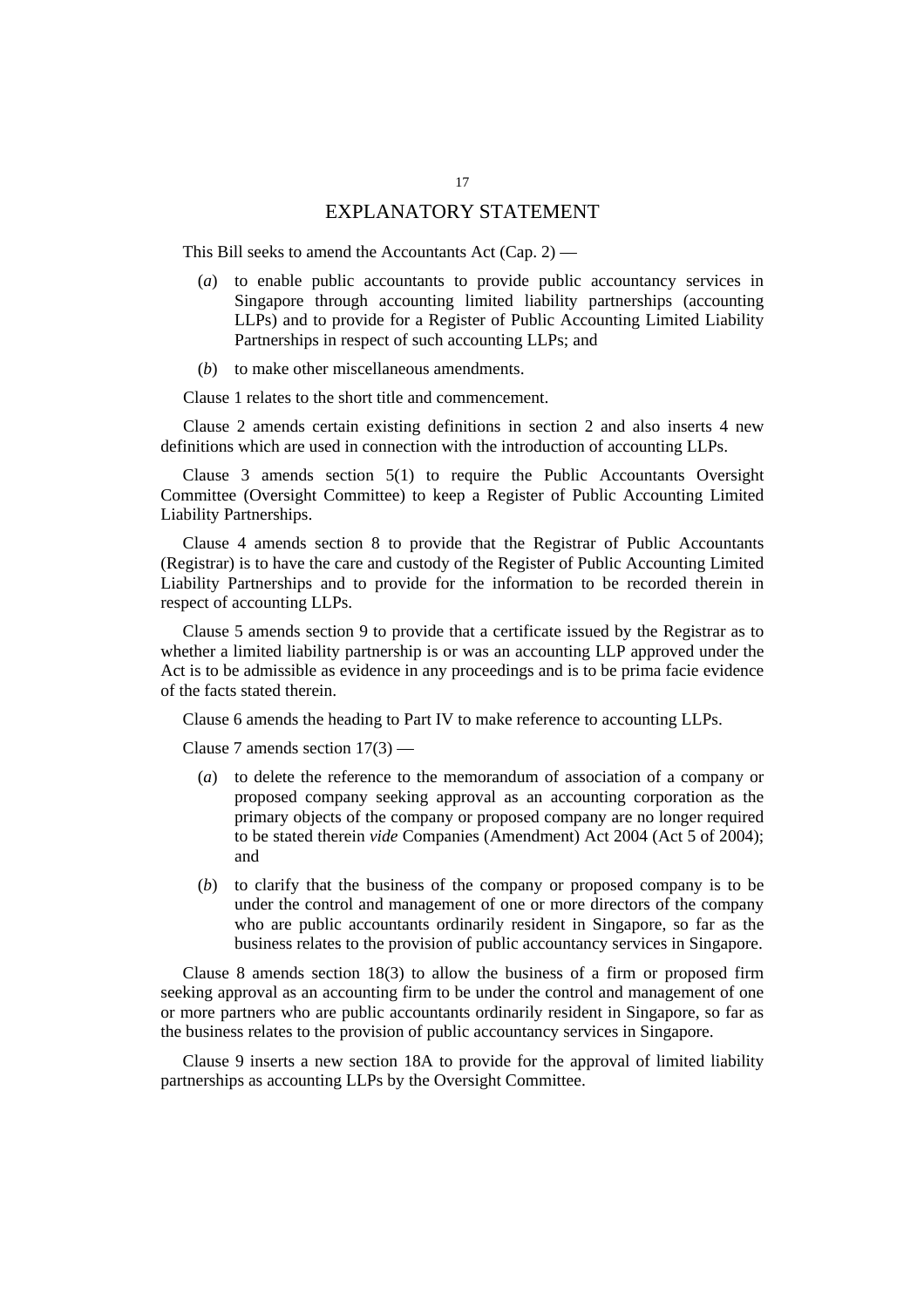Clause 10 amends section 19 to make reference to accounting LLPs. The clause further deletes paragraph (*b*) of subsection (1) to remove the provision prohibiting the Oversight Committee from approving any proposed name or proposed change of name of any accounting corporation or accounting firm which, being similar or identical to the name of an existing accounting corporation or accounting firm or any other existing company or firm registered under the Companies Act (Cap. 50) or the Business Registration Act (Cap. 32), is likely to cause confusion. This is because provisions prohibiting such similar or identical names already exist in the Companies Act and the Business Registration Act.

Clause 11 amends section 20(1) to make reference to accounting LLPs.

Clause 12 repeals and re-enacts section 21 to make reference to accounting LLPs.

Clause 13 deletes and substitutes subsection (1) of section 22 to make reference to accounting LLPs and the Register of Public Accounting Limited Liability Partnerships.

Clause 14 amends section 23(1) to clarify that the legal effect of a company becoming an accounting corporation is that it is authorised as an accounting corporation to do anything that a public accountant can do by law and is required to do all that a public accountant is required to do by law in respect of the provision of public accountancy services by it.

Clause 15 inserts a new section 23A to provide for the legal effects of a limited liability partnership being approved as an accounting LLP.

Clause 16 repeals and re-enacts section 24 to make reference to accounting LLPs and to clarify the scope of the provision.

Clause 17 amends the section heading of section 26 to better describe the matters covered by that section.

Clause 18 deletes and substitutes subsection (1) of section 28 to make reference to accounting LLPs.

Clause 19 inserts a new section 30A to provide that nothing in Part IV of the Act is to affect the application of the Limited Liability Partnerships Act 2005 (Act 5 of 2005) in relation to accounting LLPs, and for other prescribed written laws to apply to accounting LLPs with such prescribed modifications as may be necessary or expedient.

Clause 20 —

- (*a*) inserts a new subsection (2A) in section 31 to provide for the removal of the name and particulars of accounting LLPs from the Register of Public Accounting Limited Liability Partnerships in certain instances; and
- (*b*) amends other provisions of that section to make reference to accounting LLPs.

Clause 21 amends section 52 to make provision in respect of the cancellation of registration, suspension, etc., of public accountants who are partners of accounting LLPs or who render public accountancy services whilst purporting to be partners of limited liability partnerships which are not accounting LLPs.